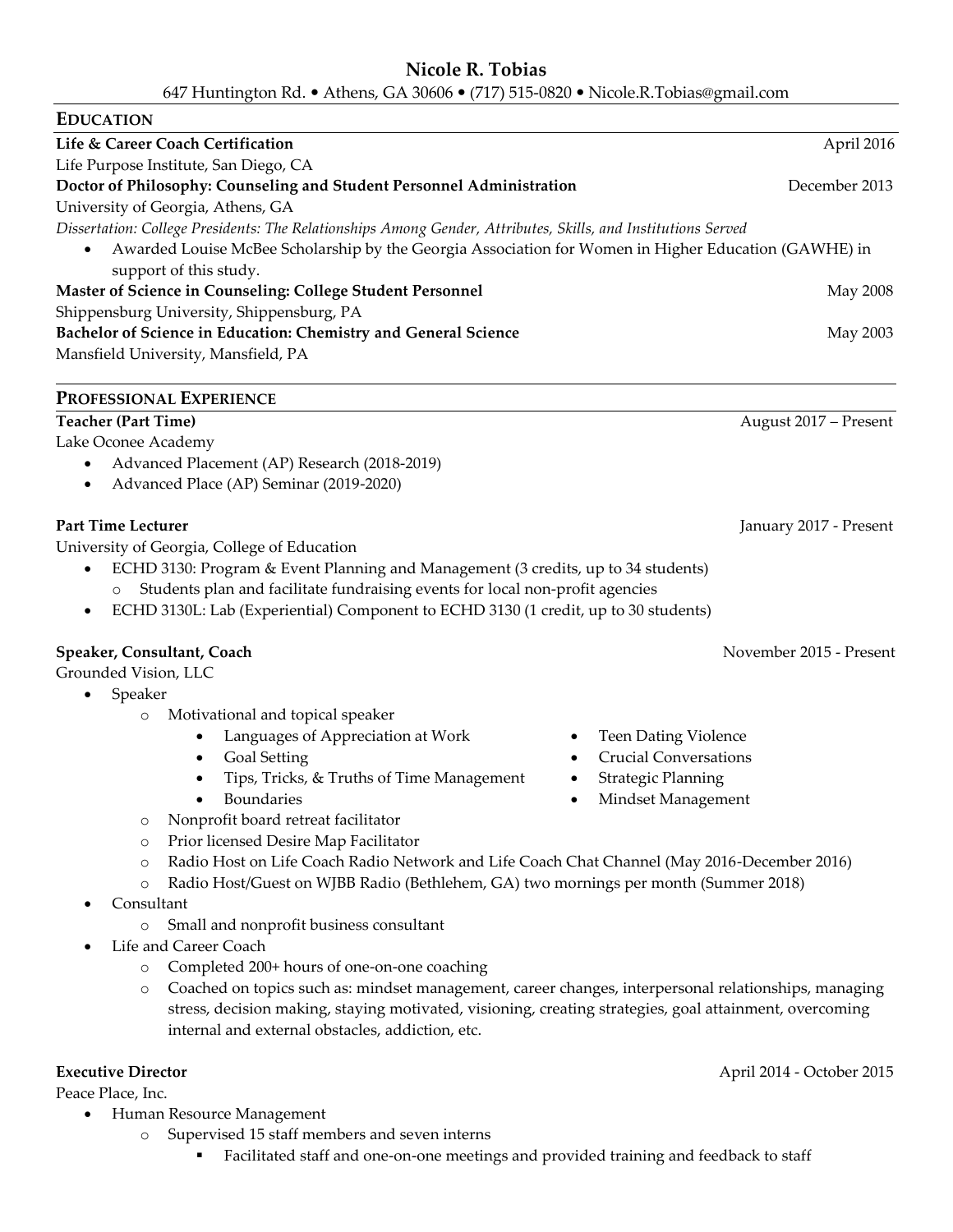- Completed personnel evaluations
- o Recruited, hired, trained, coached, and evaluated staff and interns
- o Utilized ADP for entering payroll, printing tax reports, entering vacation and sick time, and the entrance of employee benefits and insurance
- o Completed all insurance negotiations, enrollments and terminations of employment
- o Maintained all personnel records
- o Completed all new hire paperwork and e-Verify
- o Reviewed and updated personnel manual
- o Reviewed and updated all position descriptions
- o Partnered with local institutions of higher education to recruit, hire, and train a variety of interns for the agency
- o Recruited volunteers for all aspects of work throughout the agency
- Budget and Finance Management
	- Managed a budget of \$700,000 annually
		- Turned an \$87,000 deficit for the agency in June 2014 to a \$10,000 surplus in June 2015
		- Turned an \$18,000 deficit in February 2015 to a \$5,000 surplus in June 2015 at the Peace Place Thrift Store. The Thrift Store averaged an income of \$12,500 per month from July through September which created a profit that was used as unrestricted funding for the agency
- Program Management
	- o Oversaw all programs offered by Peace Place including the shelter and women's advocacy; transitional housing; the children and family program; outreach and legal advocacy; rapid rehousing; volunteer services; fundraising and event planning, facilities and operations management, and the thrift store
- Facilities Management
	- o Oversaw a 15-bed shelter, four transitional housing apartments, two transitional houses, outreach programs, legal advocacy, and a 10,000 square foot thrift store
		- Renovated all facilities owned and/or operated by the agency
			- Raised \$35,000 in donations and grants to complete these renovations to limit the use of restricted and unrestricted agency funds
			- Utilized volunteer and missions groups at the Grayson United Methodist Church to renovate two transitional houses who paid for their own supplies and tools for the renovations and repairs
	- o Served as the on-call staff member for facilities management emergencies
		- Fixed as many things as possible myself (toilets, faucets, overhead lights, computers, network equipment, etc.) and solicited donations of time by local service providers when necessary
	- o Solicited donations of supplies for the shelter and transitional housing programs (such as food, paper supplies, linens, clothing, toys, hygiene items, cookware, etc.)
- Grant Writing and Management
	- o Submitted all grant renewal applications as well as new grant applications
	- o Managed grants in the total amount of over \$425,000
		- From the Criminal Justice Coordinating Council, Department of Community Affairs, the Victims of Crime Act, Jackson EMC, and the Georgia Commission on Family Violence
	- o Submitted all grant reimbursement requests
	- o Created budgets for all grant applications
- Community Involvement/Relations
	- o Served as the "face" of Peace Place throughout our tri-county coverage area
	- o Built relationships with local community partners (including the Sheriffs' offices; local law enforcement; Executive Directors of the Tree House, Piedmont CASA, Adventure Bags, Habitat for Humanity, Family Connection, and the Department of Children & Family Services; local churches; Winder City Council)
	- o Chaired the Domestic Violence Task Force for the Piedmont Judicial Circuit
		- Applied for and was awarded \$1,000 by the Georgia Coalition on Family Violence to promote the Task Force and Teen Dating Violence Coalition
		- **•** Created a regular meeting agenda and invited presenters to educate the Task Force membership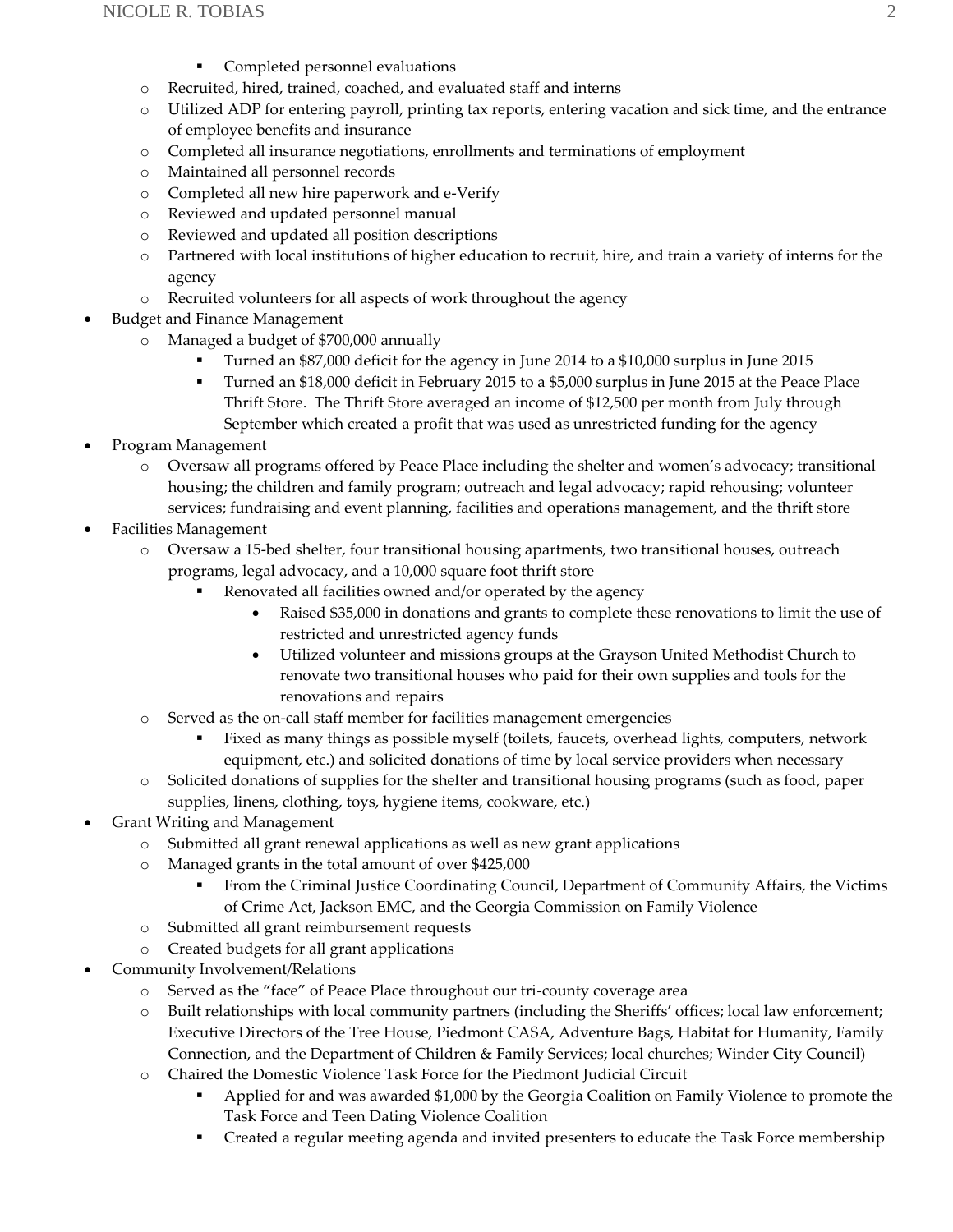- o Chaired the Teen Dating Violence Coalition, a sub-committee of the Board of Directors and the Domestic Violence Task Force
- o Met with local service providers to partner with them to provide free or reduced rate services to our clients. These service providers included lawyers, medical and dental professionals, employers, law enforcement, child care providers, mechanics and tire repair providers, pharmacists, drug and alcohol treatment providers, etc.)
- o Provided training and education to members of civic organizations, church groups, law enforcement agencies, etc. about Peace Place and domestic violence
- o Educated civic organizations, church groups, law enforcement agencies, etc. about Peace Place and domestic violence
- o Facilitated staff development trainings for other non-profit agencies
- Direct Service & Advocacy
	- o Served as the on-call staff member for shelter and transitional housing crisis situations including resident behavior management
	- o Answered the crisis hotline as needed
	- o Advocated for survivors with the District Attorney's Office, Social Security Administration, the Department of Family and Children's Services, Adult Protective Services, law enforcement, the school systems, health care providers, attorneys, etc.
	- o Provided direct service to clients in order to help them apply for employment, pursue temporary protective and stalking orders, obtain medical treatment, manage depression and other overwhelming feelings, seek affordable child care, manage their children, transition into shelter life, find treatment for mental health and addiction
		- **•** Shelter averaged an 85.7% occupancy in fiscal year 2014 serving 139 women and children
	- o Facilitated support groups in shelter and transitional housing for adults and children as needed
- Board Relations
	- o Worked closely with the Board of Directors and attended all Board and related committee meetings
	- o Grew the Board by three members while serving as the Executive Director
- Fundraising and Event Planning
	- o Initiated, planned, and facilitated two new major annual fundraisers (golf tournament and Holiday Giving Campaign)
	- o Planned and facilitated the major annual fundraiser (dinner, dance, and silent auction) and 5K trail run and walk
	- o Solicited major donors for these events

#### **Assistant Director of Residence Life for Community Development** July 2007 - July 2010

Susquehanna University, Department of Residence Life and Civic Engagement, Selinsgrove, PA

- Staffing and Supervision
	- o Recruited, hired, trained and supervised 15 Head Residents and 63 Resident Assistants per year
	- o Supervised five student interns who were considering student affairs as a career
- Programming
	- o Instituted guidelines by the Council for the Advancement of Standards as the residence hall programming model
	- o Oversaw four faculty members participating in the Faculty in Residence Program
	- o Managed programming budget of approximately \$6,000
	- o Created application process for living and learning environments
	- o Collaborated with Facilities Management to institute an energy reduction and sustainability campaign
- Student Conduct and Crisis Response
	- o Managed crisis response situations as an Administrator-on-Duty as part of the on-call rotation
	- o Mediated severe roommate and floor mate conflicts
	- o Heard conduct conferences and assisted in incident investigation
- Campus Relations
	- o Communicated regularly with the staffs in the offices of Civic Engagement, Counseling Center, Dining Services, Facilities Management, Housing, Student Conduct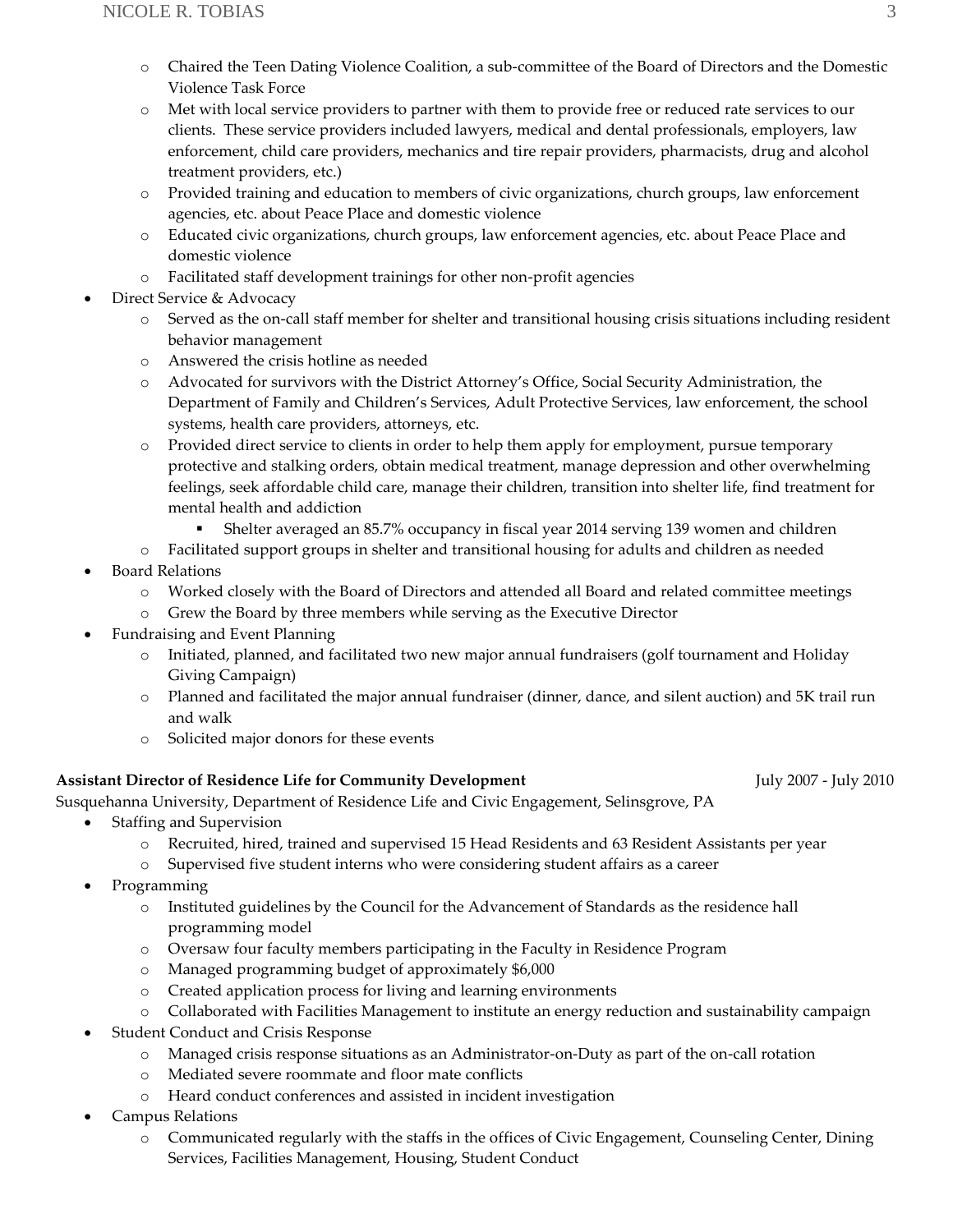- o Represented S.U. as a panelist for United Way panel discussion regarding Hazing on College Campuses
- o Taught UNIV 100: Perspectives class for incoming First Year students
- Committee Service
	- o Risk Reduction Committee, ResStat, Avenue Standards Committee, and Student Support Network
- Training and Certification
	- o Certified as a Training for Intervention Procedures (TiPS) Trainer
	- o Completed Safe Zone training
	- o Attended diversity retreat facilitated by members of the POSSE Foundation
	- o Graduated Leadership Susquehanna Valley, a regional leadership program

#### **Director of Residence Life**  $S$ ept. 2006 - June 2007

Wilson College, Office of Residence Life, Chambersburg, PA

- Charged with managing and stabilizing department through a transitional period
- Supervised 15 Resident Assistants and one work study student
- Managed crisis response as an Administrator-on-Duty as part of the on-call rotation
- Provided oversight of departmental budget
- Assisted with student mediation, crisis interventions, student conduct, and roommate conflicts in consultation with the College Counselor and Dean of Students
- Oversaw all residential operations including opening and closing of residence halls, room draw, room change, room inspections, and damage inspections
- Committee Service: Parking Committee (Chair), Blue Book Review Committee (Chair, Residence Life section), Residence Council (Advisor), Retention Committee, Middle States Accreditation Team, Emergency Management Committee, and the Crisis Management Committee

### **PRESENTATIONS & PUBLICATIONS**

Tobias, N. (2019, June). *Self-Coaching for Professional and Personal Success.* Banks County Chamber Breakfast, Commerce, GA.

- Tobias, N. (2019, February). *Teen Dating Violence.* Presented to faculty and parents at Lake Oconee Academy, Greensboro, GA.
- Tobias, N. (2019, February). *Languages of appreciation in the workplace.* Presented at Georgia Association of Women in Higher Education (GAWHE), Atlanta, GA.
- Tobias, N. (2018, August). *Strategic Planning.* Habitat for Humanity, Gainesville, GA.
- Tobias, N. (2017, October). *Languages of appreciation in the workplace.* Presented at Athens Women's Business Expo, Athens, GA.
- Tobias, N. (2017, September). *Tips, tricks, and truths of time management.* Presented at Small Business Lunch and Learn for the Jackson County Area Chamber of Commerce, Jefferson, GA.
- Tobias, N. (2017, February). *Languages of appreciation in the workplace.* Presented at Women in Business Lunch and Learn for the Jackson County Area Chamber of Commerce., Jefferson, GA.
- Tobias, N.R. (8 May 2013). To Ph.D. or not to Ph.D.? *NASPA: Women in Student Affairs.* Retrieved from [http://wisakc.com/2013/05/08/to-ph-d-or-not-ph-d-by-nicole-tobias/.](http://wisakc.com/2013/05/08/to-ph-d-or-not-ph-d-by-nicole-tobias/)
- Tobias, N. & Szeman, M. (2012, February). *Who needs a mentor?: The mentee's guide.* Presented at the Georgia Collegiate Leadership Conference, Athens, GA.
- Tobias, N. & Szeman, M. (2012, February). *Self-reflection through journaling: Making it your own journey.* Presented at the Georgia Collegiate Leadership Conference, Athens, GA.
- Tobias, N., & Szeman, M. (2011, August). *Who needs a mentor?: The mentee's guide.* Presented at the Agnes Scott Leadership Conference, Atlanta, GA.
- Tobias, N., & Szeman, M. (2011, August). *Self-reflection through journaling: Making it your own journey.* Presented at the Agnes Scott Leadership Conference, Atlanta, GA.